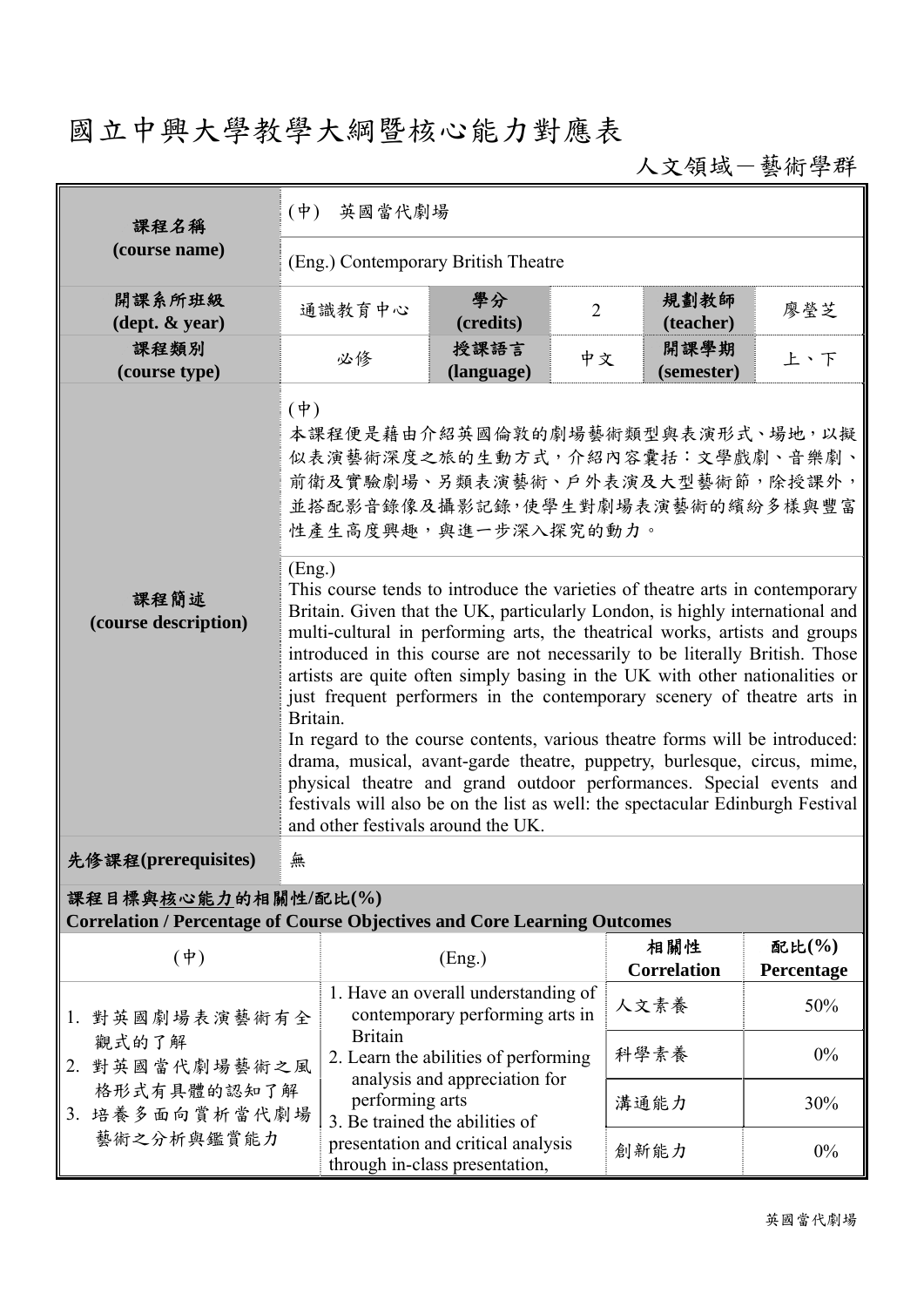|                                                                                           |                | discussion and written assignments. |                                       |        | 國際視野  | 20% |  |  |  |  |
|-------------------------------------------------------------------------------------------|----------------|-------------------------------------|---------------------------------------|--------|-------|-----|--|--|--|--|
|                                                                                           |                |                                     |                                       | 社會關懷   | $0\%$ |     |  |  |  |  |
| 課程目標之教學方法與評量方式<br><b>Teaching Strategies and Assessment Methods for Course Objectives</b> |                |                                     |                                       |        |       |     |  |  |  |  |
| 教學方法                                                                                      |                |                                     | 評量方式                                  |        |       |     |  |  |  |  |
| 講授<br>討論/報告<br>遠距/網路教學                                                                    |                |                                     | 期中考 20%、期末考 25%、作業 30%<br>課堂參與及討論 25% |        |       |     |  |  |  |  |
| 授課內容(單元名稱與內容、習作/考試進度、備註)<br>(course content and homework/tests schedule)                  |                |                                     |                                       |        |       |     |  |  |  |  |
|                                                                                           |                |                                     |                                       |        |       |     |  |  |  |  |
|                                                                                           | 週次             |                                     | 授                                     | 課<br>大 | 綱     |     |  |  |  |  |
|                                                                                           | 1              | 課程簡介一英倫當代劇場藝術的繽紛世界                  |                                       |        |       |     |  |  |  |  |
|                                                                                           | $\overline{2}$ | 音樂劇 I- 歷史與演進                        |                                       |        |       |     |  |  |  |  |
|                                                                                           | 3              | 音樂劇 II- 音樂劇演出賞析與討論                  |                                       |        |       |     |  |  |  |  |
|                                                                                           | 4              | 音樂劇 III— 音樂劇風格、種類、觀眾與市場分析           |                                       |        |       |     |  |  |  |  |
|                                                                                           | 5              | 音樂劇 IV - 音樂劇演出賞析與討論                 |                                       |        |       |     |  |  |  |  |
|                                                                                           | 6              | 文學戲劇 I- 英國當代文學戲劇簡史                  |                                       |        |       |     |  |  |  |  |
|                                                                                           | $\tau$         | 文學戲劇 II- 英國當代劇作家專題介紹                |                                       |        |       |     |  |  |  |  |
|                                                                                           | 8              | 文學戲劇 III- 英國當代劇作家及劇場專題介紹            |                                       |        |       |     |  |  |  |  |
|                                                                                           | 9              | 期中報告                                |                                       |        |       |     |  |  |  |  |
|                                                                                           | 10             | 前衛與實驗劇場 I— 英國當代前衛與實驗劇場簡介            |                                       |        |       |     |  |  |  |  |
|                                                                                           | 11             | 前衛與實驗劇場 II- 英國當代前衛劇場專題介紹            |                                       |        |       |     |  |  |  |  |
|                                                                                           | 12             | 前衛與實驗劇場 III- 英國當代前衛劇場空間介紹           |                                       |        |       |     |  |  |  |  |
|                                                                                           | 13             | 另類表演藝術 I- 小酒館表演                     |                                       |        |       |     |  |  |  |  |
|                                                                                           | 14             | 另類表演藝術 II- 特技、馬戲團與肢體表演              |                                       |        |       |     |  |  |  |  |
|                                                                                           | 15             | 大型藝術節                               |                                       |        |       |     |  |  |  |  |
|                                                                                           | 16             | 戶外表演藝術                              |                                       |        |       |     |  |  |  |  |
|                                                                                           | 17             | 期末報告                                |                                       |        |       |     |  |  |  |  |
|                                                                                           | 18             | 期末報告                                |                                       |        |       |     |  |  |  |  |
|                                                                                           |                |                                     |                                       |        |       |     |  |  |  |  |